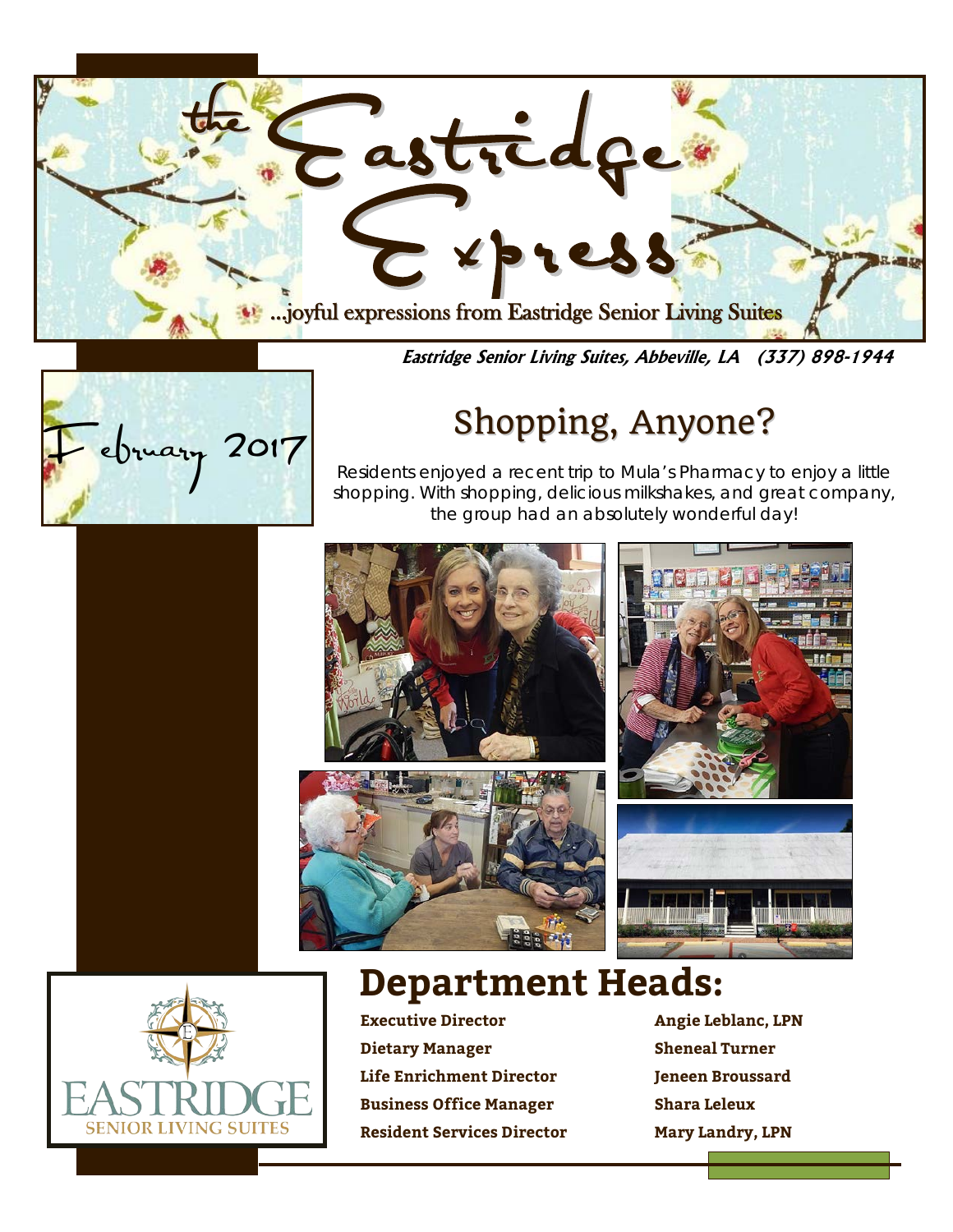### Page 2  $\top$ he Eastridge Express

# Meal of the Month

Brisket Mashed Potatoes Butter Beans Green Salad King Cake

# Inspirational Quote

"Every positive thought is a silent prayer which will change your life."

- Bryant McGill

# Upcoming Events

**Mark your calendars and join us!**

| Abbeville Cultural Museum 10:00 AM | 2/03 |
|------------------------------------|------|
| Resident Council Meeting 2:00 PM   | 2/06 |
| Resident Birthday Party 2:00 PM    | 2/08 |
| St. Mary Mag Symphony 7:00 PM      | 2/10 |
| Medical Alert W/ Steve 10:00 AM    | 2/13 |
| Mardi Gras Parade 1:00 PM          | 2/17 |
| Karaoke w/ CJ 10:00 AM             | 2/22 |
| Hearts w/ Dolly 1:00 PM            | 2/22 |
| Mardi Gras Ball 5:00 - 7:00 PM     | 2/23 |

### Birthdays and Anniversaries Residents:

| Thais C.   | $2/02$ (A) |
|------------|------------|
| Joe B.     | $2/09$ (B) |
| Claude L.  | $2/09$ (B) |
| Willie C.  | $2/18$ (B) |
| Earline B. | $2/19$ (B) |
| Flva H.    | $2/28$ (A) |
| Employees: |            |
| Jeneen B.  | 2/06(A)    |
| Reva B.    | 2/17(B)    |
| Natalie L. | $2/25$ (B) |

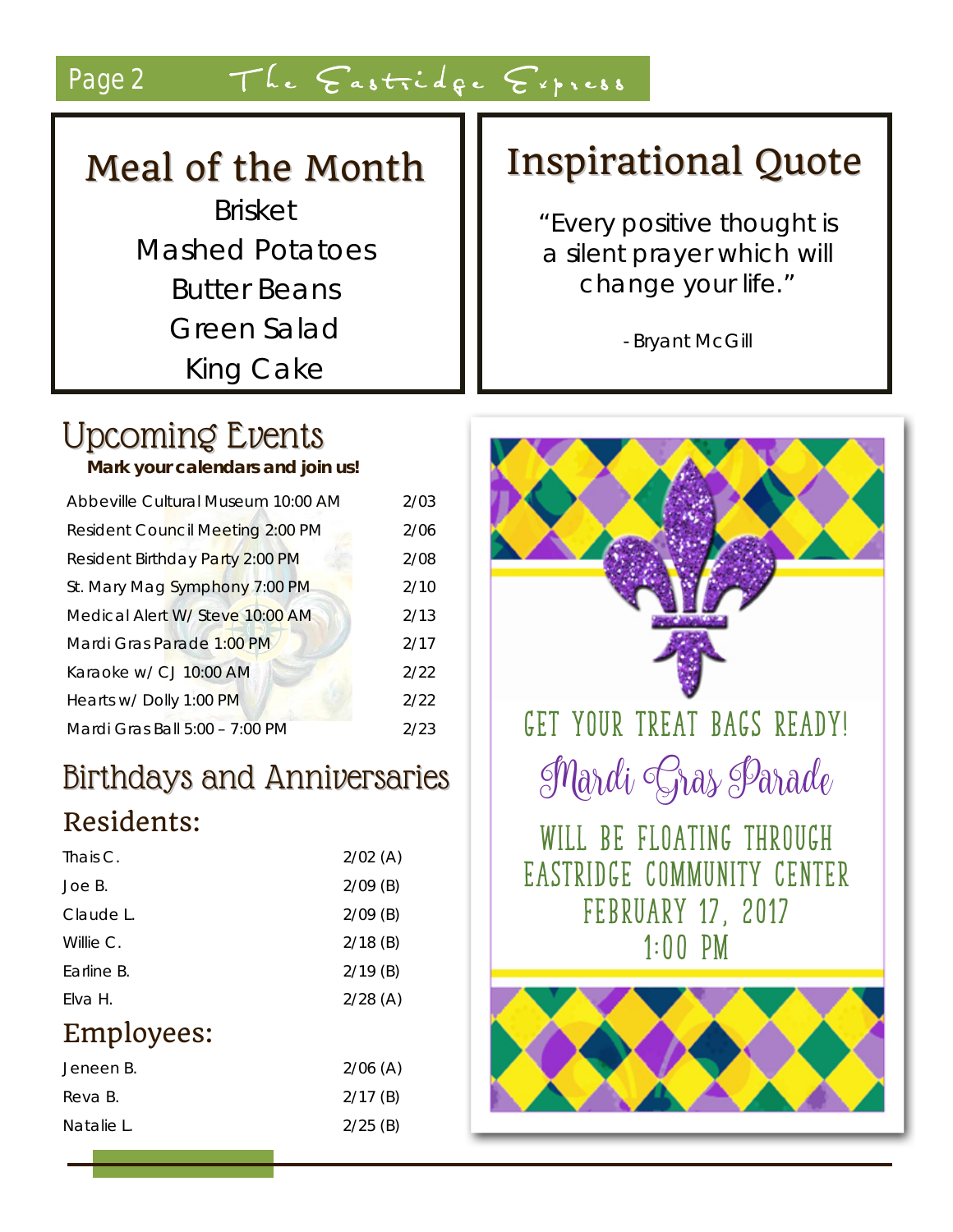

# SLCC's Benefactor of the Year

[Elder Outreach](https://www.facebook.com/ElderOutreach/) was bestowed the honor of being chosen the very first Benefactor of the Year by our educational partner, [South Louisiana Community College.](https://www.facebook.com/southlacc/) Our scholarship program initiated in 2013 has gifted approximately 12 students with the funds necessary to complete their nursing programs on the Vermilion and Acadian campuses in Abbeville and Crowley. It was a morning filled with accolades and accomplishments of deserving students and we are humbled to know that we are playing a role in their futures! Eastridge Senior Living, along with our Elder Outreach healthcare partners, is a proud supporter of SLCC.



# Employee Spotlight

Sheneal Turner has been an employed with our Eastridge community for three years. She resides in Kaplan, LA, where she enjoys raising her two little girls. Other than being a great mother, she greatly enjoys cooking and shopping. Sheneal now holds the title role of Dietary Manager at Eastridge Senior Living Suites. We are so happy to have you on our team!





#### **Our Philosophy**

Our philosophy is based on the definition of Assisted Living.

- Foster Independence for each Resident.
	- Treat each Resident with Dignity and Respect.
- Promote Individuality.
- Allow each Resident Choice of Care and Lifestyle.
- Protect each Resident's Right to Privacy.